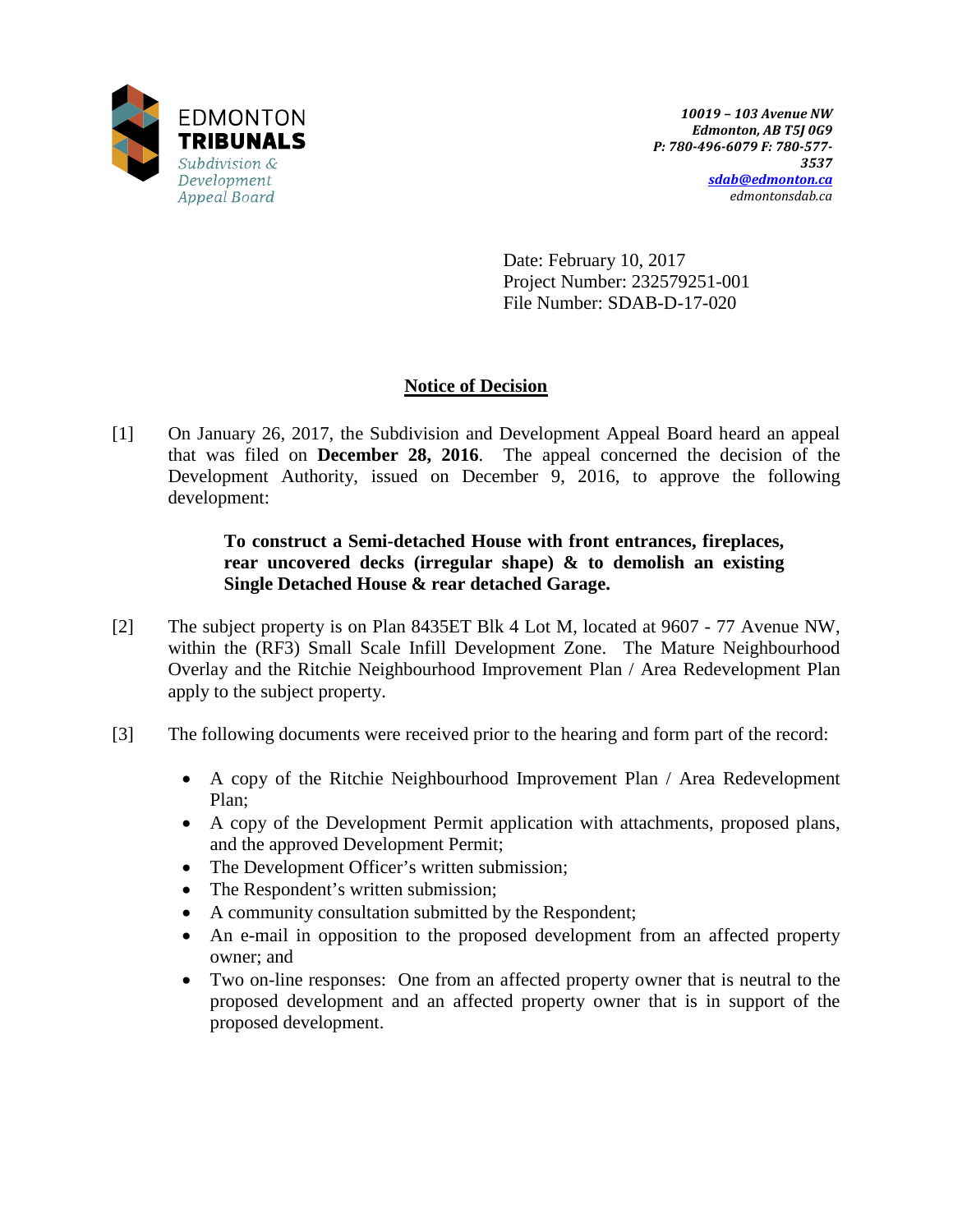## **Preliminary Matters**

- [4] At the outset of the appeal hearing, the Presiding Officer confirmed with the parties in attendance that there was no opposition to the composition of the panel.
- [5] The Presiding Officer outlined how the hearing would be conducted, including the order of appearance of parties, and no opposition was noted.
- [6] The appeal was filed on time, in accordance with section 686 of the *Municipal Government Act*, RSA 2000, c M-26.

### **Summary of Hearing**

- *i) Position of the Appellant, Mr. J. Wong:*
- [7] Mr. Wong discussed the proposed development with his neighbours and decided to file an appeal because of the impact that it would have on the ongoing parking issues in the neighbourhood.
- [8] In his opinion, the photographs of street parking submitted by the Respondent do not accurately reflect the actual situation. The photographs of street parking along 77 Avenue and the shopping centre parking lot were taken during the daytime hours when most residents are away at work. The parking situation is much worse during the evening hours.
- [9] The Ritchie Market is currently under construction and when it opens, there will be a further strain on parking in the neighbourhood.
- [10] He conceded that the proposed double garages for each of the Semi-detached Units will help to alleviate some of the parking concerns. However, it has been his personal experience that having a two-car garage does not ensure that two vehicles will be parked on-site. It is also the norm for most families to have more than two vehicles.
- [11] Mr. Wong advised the Board that street parking is not permitted on the north side of 77 Avenue and only permitted on one side of the street, north of 76 Avenue.
- [12] Some residents park illegally on the north side of 77 Avenue because of the severe shortage in parking.
- [13] Replacing a single family house with a multi-family development will exacerbate the existing parking problems in this neighbourhood.
- [14] He expressed a concern that approval of this development will open the door for the development of more Semi-detached Houses in this neighbourhood.
- [15] The Appellant provided the following responses to questions from the Board: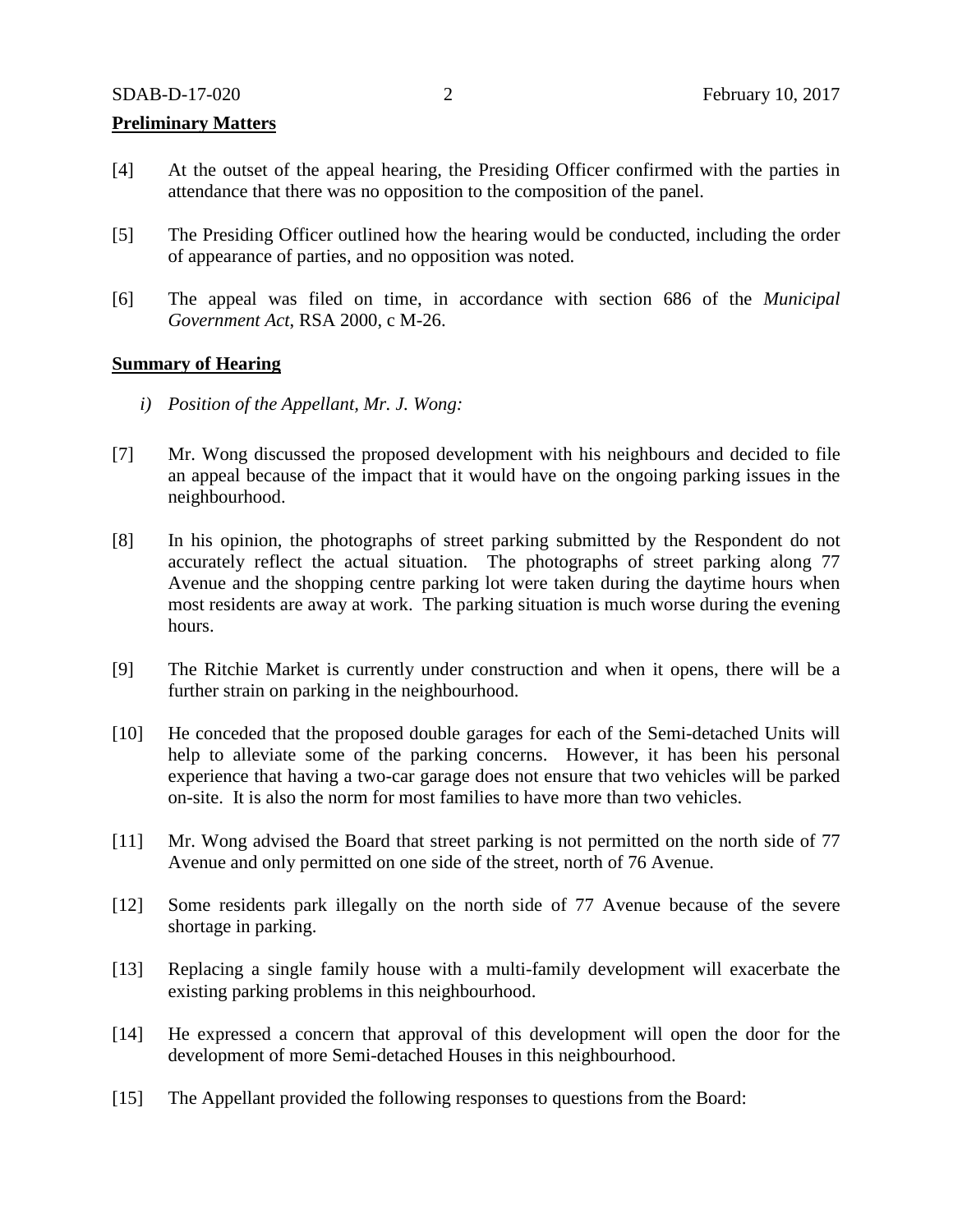- a) The proposed Semi-detached House is too wide for the Lot.
- b) Even though the proposed development has the required amount of parking and complies with the parking regulations it does not meet the reality of the situation.
- c) His primary concern is not the deficiency in the Site Width but rather the creation of two residences to replace one single family residence.
- d) He acknowledged that the proposed development complies with all of the development regulations except for Site Width but reiterated his concern about the parking situation in this neighbourhood.
- *ii) Position of the Development Officer, Mr. B. Liang:*
- [16] A Single Detached House constructed with the same dimensions as the proposed Semidetached House on this lot would be considered a Permitted development.
- [17] The proposed Semi-detached House complies with all of the Height, Setback and Site Coverage requirements of the RF3 Zone and the Mature Neighbourhood Overlay regulations.
- [18] Most of the lots in this neighbourhood are similar in size to the proposed lot.
- [19] Four off-street parking spaces will be provided inside a rear mutual detached Garage that will be accessed from the rear Lane.
- [20] The minimum Site Width requirement was established to ensure that a Semi-detached House of a marketable size could be constructed on the lot to comply with the required Setbacks and parking regulations. He indicated it was a "guide" for developers to show if it cannot meet the Site dimensions, it potentially will not comply with the development regulations.
- [21] In this case all of the development regulations except Site Width were met and that is why he used is discretion to grant the variance and approve the development.
- [22] On street parking restrictions were not considered in his review.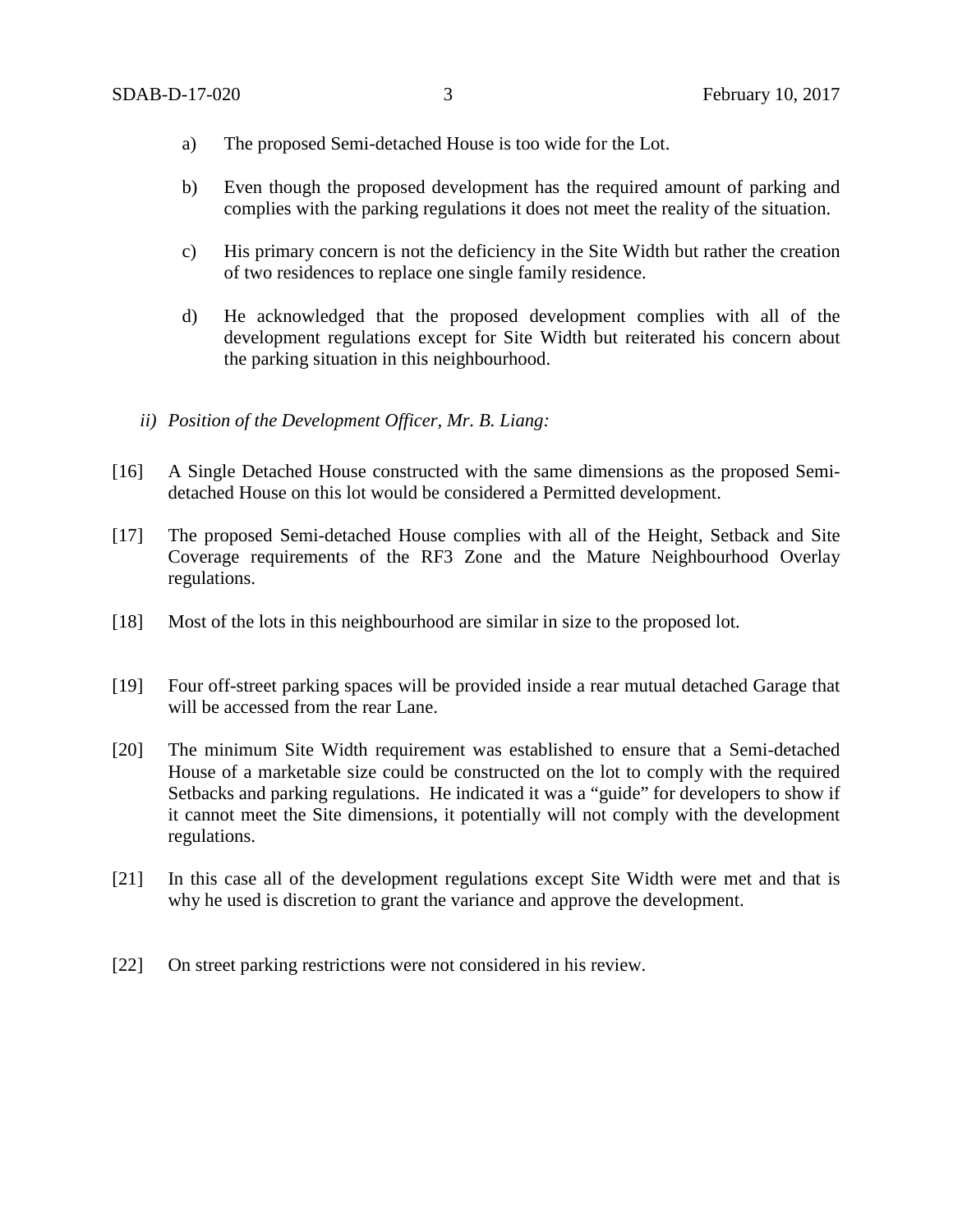- [23] A Single Detached House with a Secondary Suite would be approved on this site as a Permitted Use and it would have the same impact on Density as the proposed development.
	- *iii) Position of the Respondent, Mr. J. Martins, Architect, representing the Respondent, Mr. S. Khatri:*
- [24] He made every attempt to ensure that the proposed development complied with all of the development requirements of the *Edmonton Zoning Bylaw*.
- [25] Additional on-site parking will be available between the rear wall of the detached garages and the rear lane.
- [26] Mr. Khatri contacted six neighbours and three have provided written support for the proposed development. One neighbour indicated that they had some concerns with the development regulations but not this specific development.
	- *iv) Rebuttal of the Appellant*
- [27] Mr. Wong indicated that he had nothing to add in rebuttal.

## **Decision**

- [28] That the appeal is **DENIED** and the decision of the Development Authority is **CONFIRMED**. The development is **GRANTED** as approved by the Development Authority.
- [29] In granting the development the following variance to the *Edmonton Zoning Bylaw* is allowed:
	- 1. The minimum required Site Width of 13.4 metres per section 140.4(3)(b) is varied to permit a deficiency of 0.46 metres, thereby decreasing the minimum Site Width to 12.94 metres.

## **Reasons for Decision**

- [30] Semi-detached Housing is a Permitted Use in the RF3 Small Scale Infill Development Zone.
- [31] The proposed development complies with all of the development regulations pursuant to the (RF3) Small Scale Infill Development Zone and the Mature Neighbourhood Overlay with the exception of the minimum required Site Width.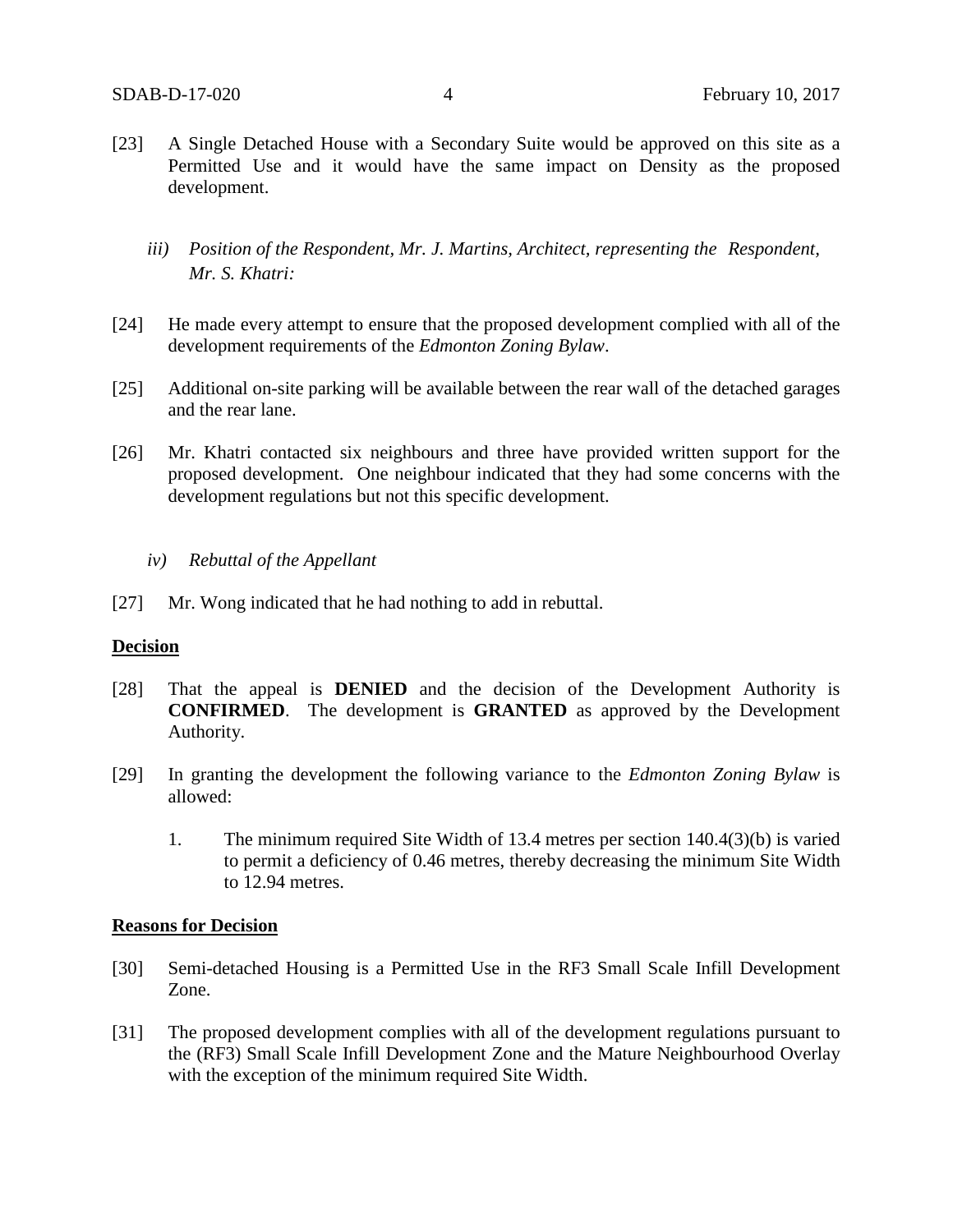- [32] The Board has granted the required variance in Site Width in part because the Appellant did not provide relevant planning reasons to persuade the Board that allowing the variance would have an adverse impact on the neighbourhood.
- [33] The Appellant stated that his main reason for filing the appeal was based on parking problems in this neighbourhood and that he did not have a concern with the variance required in the minimum required Site Width.
- [34] The Board accepts the evidence provided by the Development Authority that the location of the proposed Semi-detached House will enhance the opportunity to use transit and active transportation because of the close proximity of public transit and commercial development.
- [35] The Board notes that the Respondent completed community consultation, even though it was not a statutory requirement, and provided three signatures of support from affected neighbours.
- [36] The Board notes the receipt of one letter of objection. However, the comments provided addressed overall neighbourhood parking issues and *Edmonton Zoning Bylaw* regulations rather than concerns regarding the deficiency in the minimum required Site Width.
- [37] Based on the above, the Board finds that granting a variance of 0.46 metres in the minimum required Site Width will not unduly interfere with the amenities of the neighbourhood nor materially interfere with or affect the use, enjoyment or value of neighbouring parcels of land.

Mr. V. Laberge, Presiding Officer Subdivision and Development Appeal Board

Board members in attendance: Mr. N. Somerville, Mr. A. Peterson, Mr. S. Laperle, Ms. D. Kronewitt Martin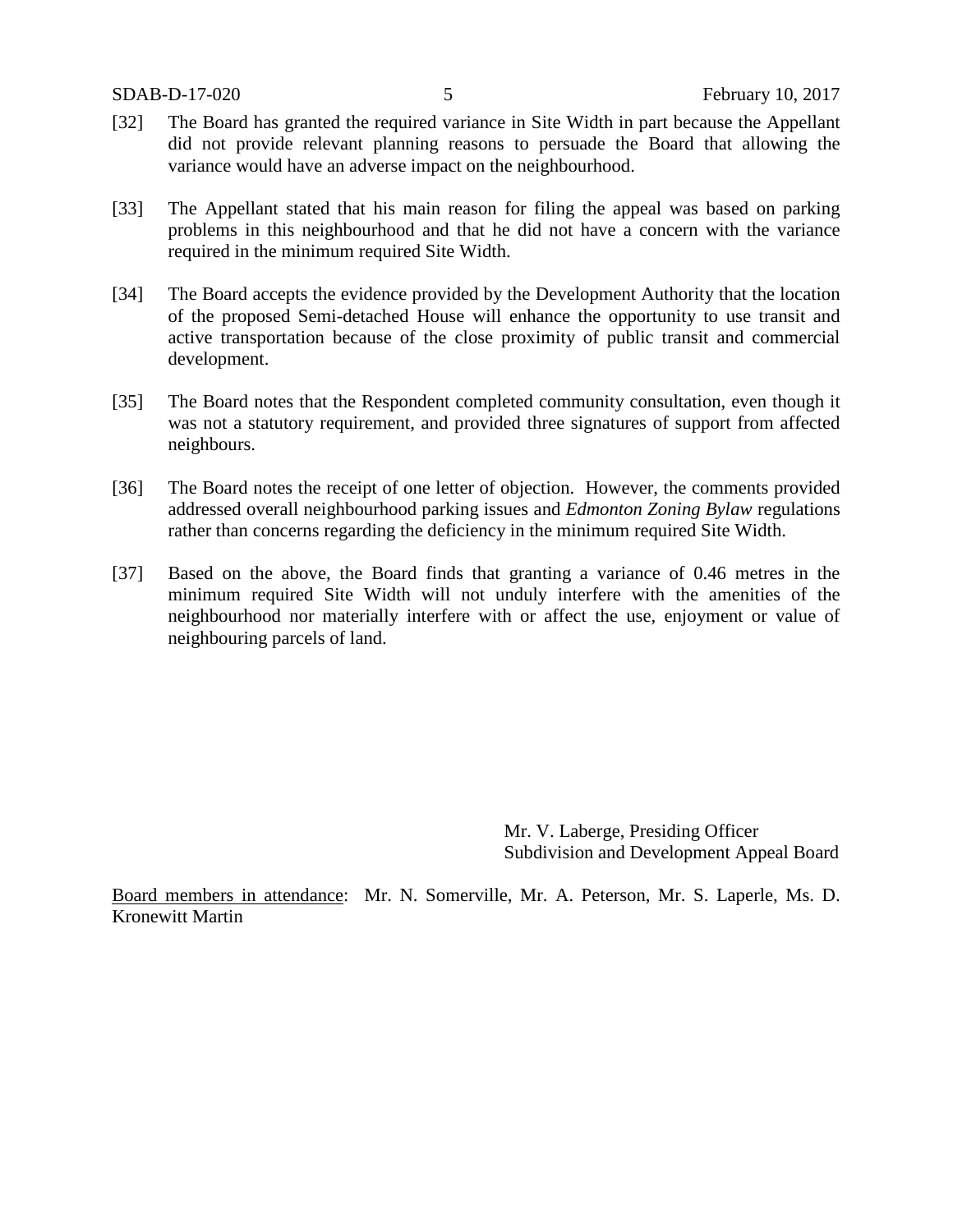# **Important Information for the Applicant/Appellant**

- 1. This is not a Building Permit. A Building Permit must be obtained separately from the Sustainable Development Department, located on the  $5<sup>th</sup>$  Floor, 10250 – 101 Street NW, Edmonton.
- 2. Obtaining a Development Permit does not relieve you from complying with:
	- a) the requirements of the *Edmonton Zoning Bylaw*, insofar as those requirements have not been relaxed or varied by a decision of the Subdivision and Development Appeal Board,
	- b) the requirements of the *Alberta Safety Codes Act*,
	- c) the *Alberta Regulation 204/207 – Safety Codes Act – Permit Regulation*,
	- d) the requirements of any other appropriate federal, provincial or municipal legislation,
	- e) the conditions of any caveat, covenant, easement or other instrument affecting a building or land.
- 3. When an application for a Development Permit has been approved by the Subdivision and Development Appeal Board, it shall not be valid unless and until any conditions of approval, save those of a continuing nature, have been fulfilled.
- 4. A Development Permit will expire in accordance to the provisions of section 22 of the *Edmonton Zoning Bylaw, Bylaw 12800*, as amended.
- 5. This decision may be appealed to the Alberta Court of Appeal on a question of law or jurisdiction under section 688 of the *Municipal Government Act*, RSA 2000, c M-26. If the Subdivision and Development Appeal Board is served with notice of an application for leave to appeal its decision, such notice shall operate to suspend the Development Permit.
- 6. When a decision on a Development Permit application has been rendered by the Subdivision and Development Appeal Board, the enforcement of that decision is carried out by the Sustainable Development Department, located on the 5th Floor, 10250 – 101 Street NW, Edmonton.

*NOTE: The City of Edmonton does not conduct independent environmental checks of land within the City. If you are concerned about the stability of this property for any purpose, you should conduct your own tests and reviews. The City of Edmonton, when issuing a development permit, makes no representations and offers no warranties as to the suitability of the property for any purpose or as to the presence or absence of any environmental contaminants on the property.*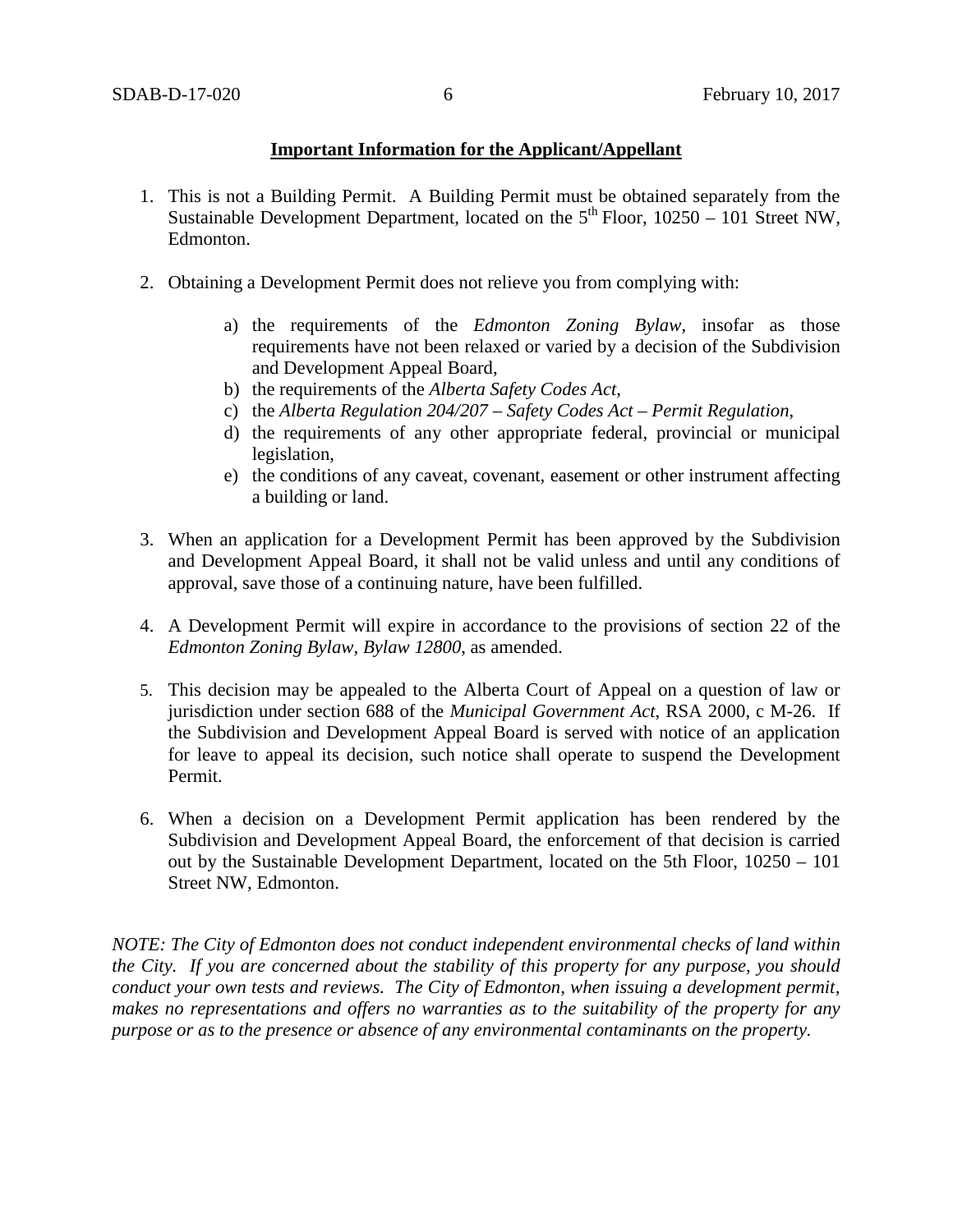

Date: February 10, 2017 Project Number: 236952179-001 File Number: SDAB-D-17-021

# **Notice of Decision**

[1] On January 26, 2017, the Subdivision and Development Appeal Board ("the Board") heard an appeal that was filed on **December 27, 2016**. The appeal concerned the decision of the Development Authority, issued on December 15, 2016, to approve the following development:

# **To operate a Major Home Based Business - Massage Therapist (SYLVIE MAINGUY'S MASSAGE THERAPY), expires December 15, 2021.**

- [2] The subject property is on Plan 0221057 Blk 19 Lot 28, located at 2048 Brennan Crescent NW, within the (RSL) Residential Small Lot Zone. The Lewis Farms Area Structure Plan and the Breckenridge Neighbourhood Structure Plan apply to the subject property.
- [3] The following documents were received prior to the hearing and form part of the record:
	- A copy of the Lewis Farms Area Structure Plan and the Breckenridge Neighbourhood Structure Plan;
	- A copy of the Development Permit application with attachments and the approved Development Permit;
	- The Development Officer's written submission; and
	- The Respondent's written submission.

# **Preliminary Matters**

- [4] At the outset of the appeal hearing, the Presiding Officer confirmed with the parties in attendance that there was no opposition to the composition of the panel.
- [5] The Presiding Officer outlined how the hearing would be conducted, including the order of appearance of parties, and no opposition was noted.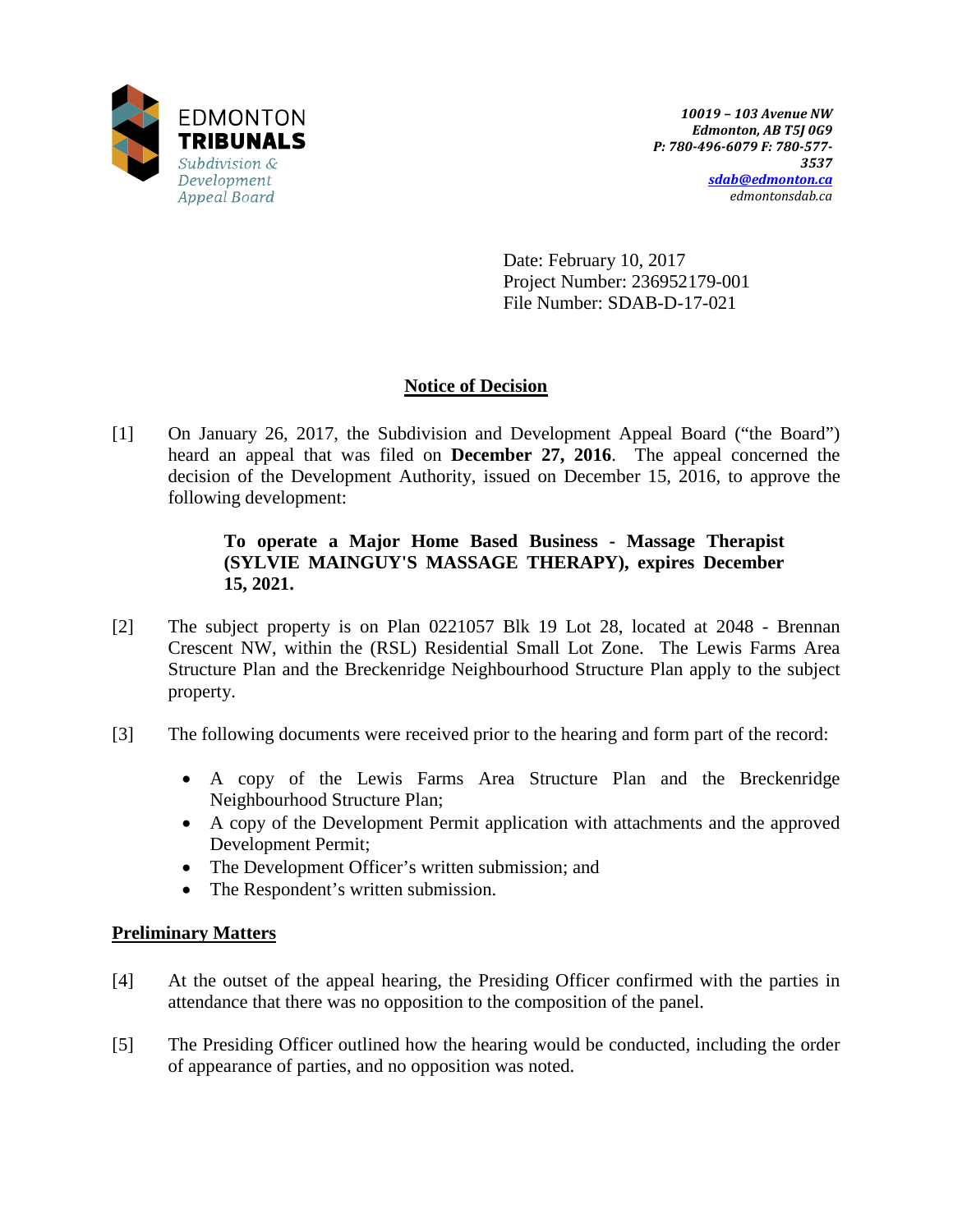[6] The appeal was filed on time, in accordance with section 686 of the *Municipal Government Act*, RSA 2000, c M-26.

The Presiding Officer advised the parties in attendance that the hearing start time was delayed because the Appellant did not show and attempts had been made, without success, to contact the Appellant, Mr. Wang.

The Board reviewed Mr. Wang's written reasons for appeal which outlined concerns regarding parking, safety and impact on property values in this residential neighbourhood.

Based on the above, the Board proceeded with the hearing based on the written reasons provided by Mr. Wang when he filed his appeal on December 27, 2016.

## **Summary of Hearing**

- *i) Position of the Development Officer, Ms. H. Vander Hoek:*
- [7] It was determined that there are no valid planning reasons to deny a Development Permit to operate a Major Home Based Business from this location.
- [8] It was her opinion that the conditions imposed on the development permit will address the concerns of the Appellant.
- [9] It was determined that the proposed business would operate in the basement of this house. However, there was no record of a Development Permit being issued for the basement development. The Applicant applied for a Development Permit and it was issued as a Class B Development.
- [10] There are two parking spaces available inside the Garage and two on the Driveway, which exceeds the *Edmonton Zoning Bylaw* requirement of three on-site parking spaces.
- [11] There will be no walk-in appointments and no appointments will overlap.
- [12] There will be up to five client visits per day of operation and the business will only operate on Tuesdays and Saturdays.
- [13] Through her review she determined that the Major Home Based Business is reasonably compatible and issued the Development Permit.
	- *ii) Position of the Respondent, Ms. S. Mainguy*
- [14] Ms. Mainguy is a Registered Massage Therapist who specializes in treating sports injuries.
- [15] The majority of her clients are professionals.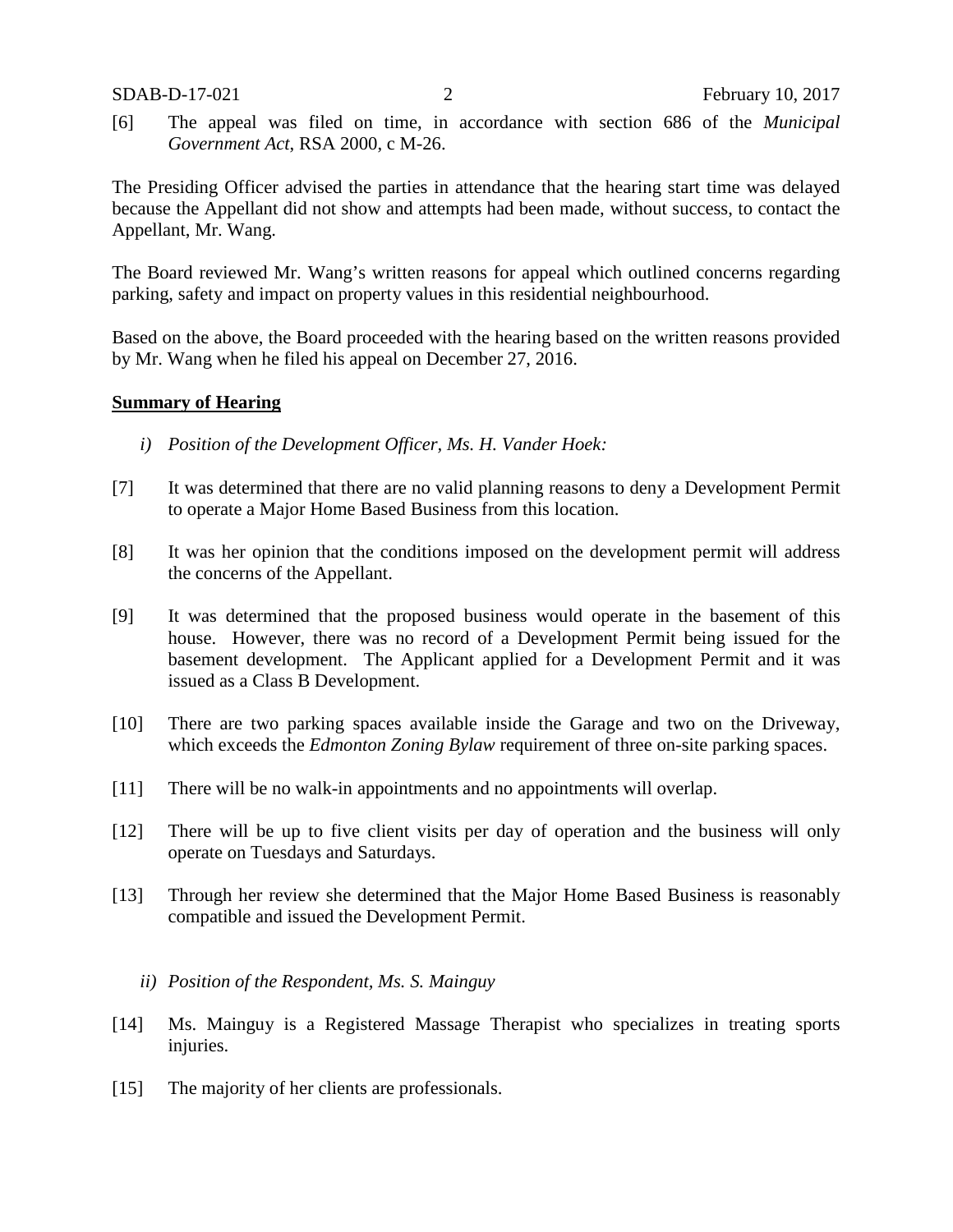- [16] She operated a Home Based Business in Grande Prairie for over five years without any problems.
- [17] She has been working in clinics since moving to Edmonton and some of her clients encouraged her to open a Home Based Business to provide more convenient access.
- [18] She plans to treat up to 5 clients per day on Tuesdays and Saturdays only because she is currently attending school.
- [19] All clients are by appointment only, no walk-in clients. She does not advertise and only treats existing clients, family, friends, and referred clients. She does not want strangers coming to her house. She schedules her appointments to allow 15 to 30 minutes between clients.
- [20] Parking is available on the Driveway and some of her clients live close enough to walk to her house.
- [21] Traffic is heavy in this neighbourhood because of the close proximity to a golf course. It was her opinion that the proposed development will not create any further traffic problems.
- [22] Ms. Mainguy provided the following responses to questions:
	- a) She owns two personal vehicles that are parked inside the Garage and there are two parking spaces available on the Driveway.
	- b) She does not have any plans to hire employees or expand her business at this time.
	- c) Both of her adjacent neighbours provided signatures of support.
	- d) The Appellant has never contacted her to discuss her business.
	- e) There are no parking restrictions on Brennan Crescent.
	- f) On-street parking is available because of the configuration of the houses across the street.
	- g) The conditions imposed on the Development Permit are acceptable.

#### **Decision**

[23] That the appeal is **DENIED** and the decision of the Development Authority **CONFIRMED**. The development is **GRANTED** as approved by the Development Authority, subject to the following **CONDITIONS**: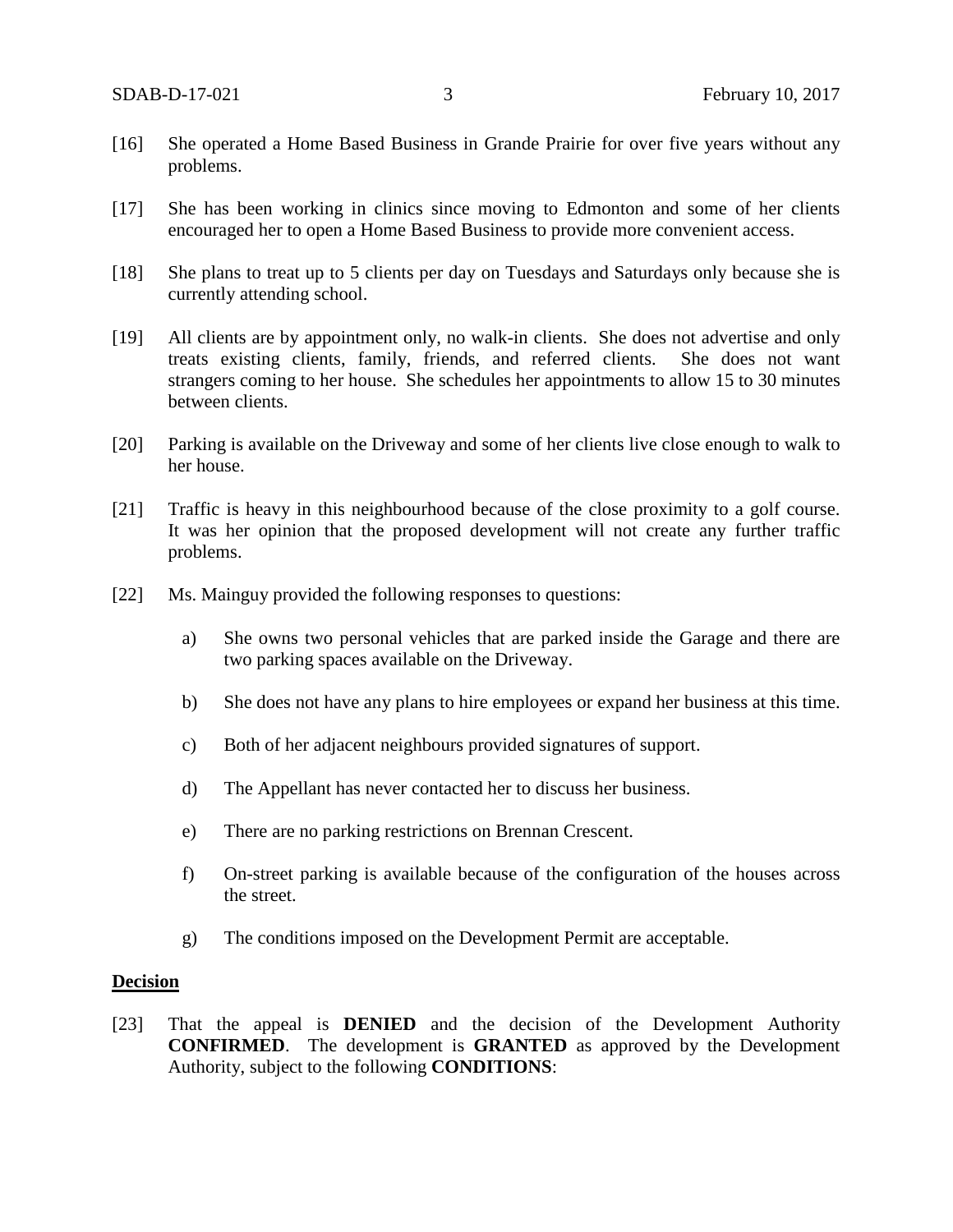- 1. The business owner must live at this site. The business use must be secondary to the residential use of the building and shall not change the residential character of the Dwelling or Accessory Building.
- 2. There shall be no exterior display or advertisement other than an identification plaque or sign a maximum of 20 centimentres (8 inches) by 30.5 centimetres (12 inches) in size located on the Dwelling.
- 3. The Major Home Based Business shall not generate pedestrian or vehicular traffic, or parking, in excess of that which is characteristic of the zone in which it is located.
- 4. If non-resident employees or business partners are working on-site, the maximum number shall not exceed the number applied for with this application.
- 5. There shall be no more than 5 visits associated with the business per day.
- 6. Hours of operation must be between 2:00 p.m. to 7:00 p.m. on Tuesdays and 10:00 a.m. to 3:00 p.m. on Saturdays.
- 7. Clients visit must be by appointment only and appointments shall not overlap.
- 8. There shall be no outdoor business activities, or outdoor storage of material or equipment associated with the business.
- 9. No offensive noise, odour, vibration, smoke, litter, heat or other objectionable effect shall be produced.
- 10. The business use must maintain the privacy and enjoyment of adjacent residences and the characteristic of the neighbourhood.
- 11. All parking for the Dwelling and Home Based Business must be accommodated on site unless a parking variance has been granted for this Major Home Based Business.
- 12. This Development Permit may be cancelled at any time if the Home based Business as stated in the Permit Details changes.
- 13. This approval is for a five year period from the date of this decision. A new Development Permit must be obtained to continue to operate the business from this location. This Development Permit expires on February 10, 2021.

## **Reasons for Decision**

[24] A Major Home Based Business is a Discretionary Use in the RSL Residential Small Lot Zone.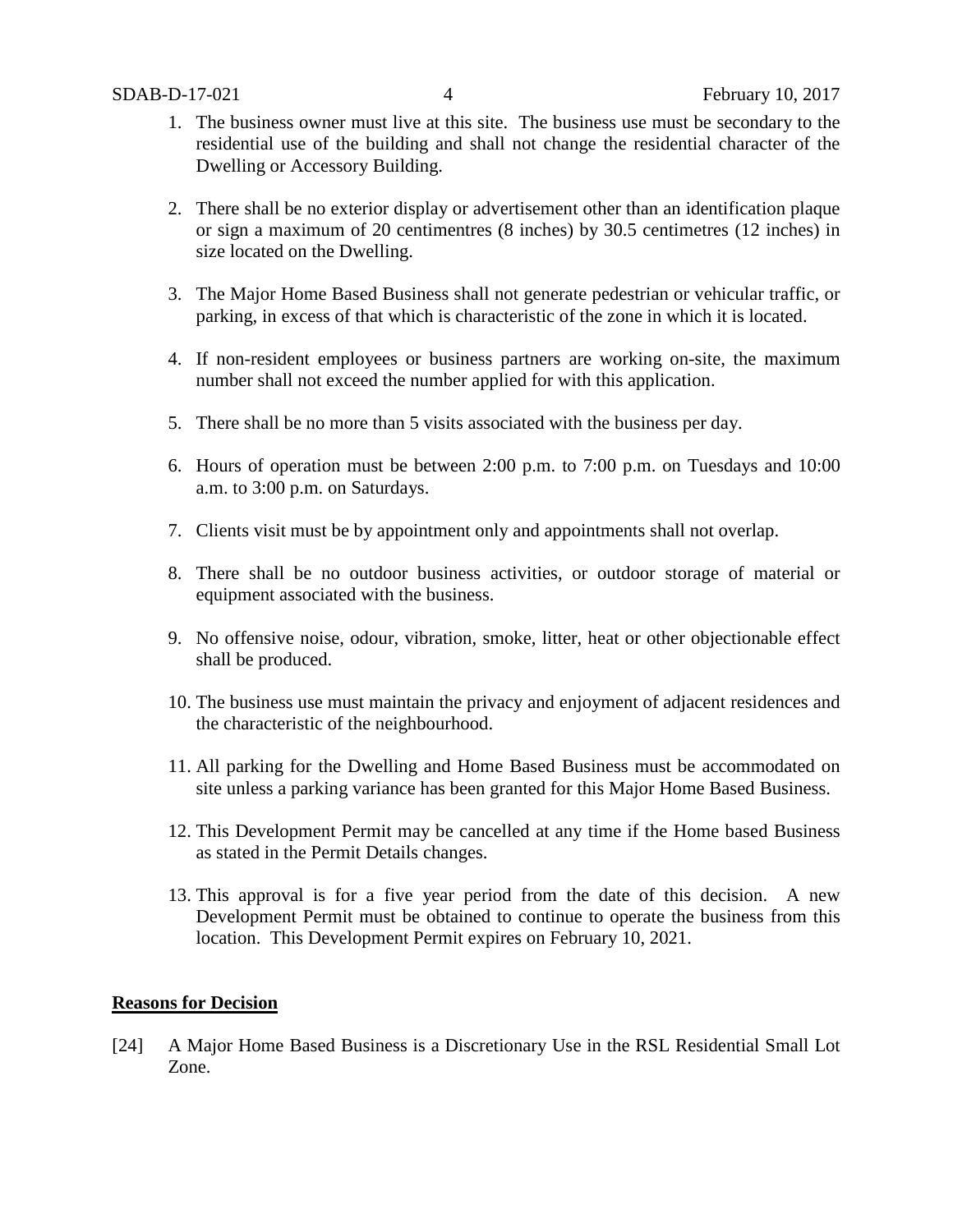- [25] The proposed Major Home Based Business complies with all of the *Edmonton Zoning Bylaw* regulations for a Major Home Based Business.
- [26] The Board accepts with the evidence provided by the Development Authority that the proposed Major Home Based Business is reasonably compatible with the neighbourhood and concurs with the conclusions of the Development Authority for the following reasons:
	- a) There will be no non-resident employees.
	- b) There will be up to 5 clients per day of operation, which is the scale typical of a Major Home Based Business.
	- c) All clients will be by appointment only, and no appointments will overlap.
	- d) The business will only operate on Tuesdays and Saturdays.
	- e) Three parking spaces are required and two parking spaces will be provided in the Garage and two parking on the driveway.
	- f) There will be no outdoor business activities or storage.
	- g) The Development Permit will expire in 5 years.
- [27] Even though there was no statutory obligation to provide community consultation, the Respondent contacted her neighbours and provided written support from the most affected neighbours who reside north and south of the subject site.
- [28] The Board finds that the conditions imposed on the approved Development Permit will mitigate the overall impact of the proposed business on the neighbourhood.
- [29] The Appellant did not provide any valid planning reasons to persuade the Board to deny the application for a Major Home Based Business at this location.
- [30] Based on the above, the Board finds that the proposed development is reasonably compatible with surrounding developments.

Mr. V. Laberge, Presiding Officer Subdivision and Development Appeal Board

Board members in attendance: Mr. N. Somerville, Mr. A. Peterson, Ms. S. LaPerle, Ms. D. Kronewitt Martin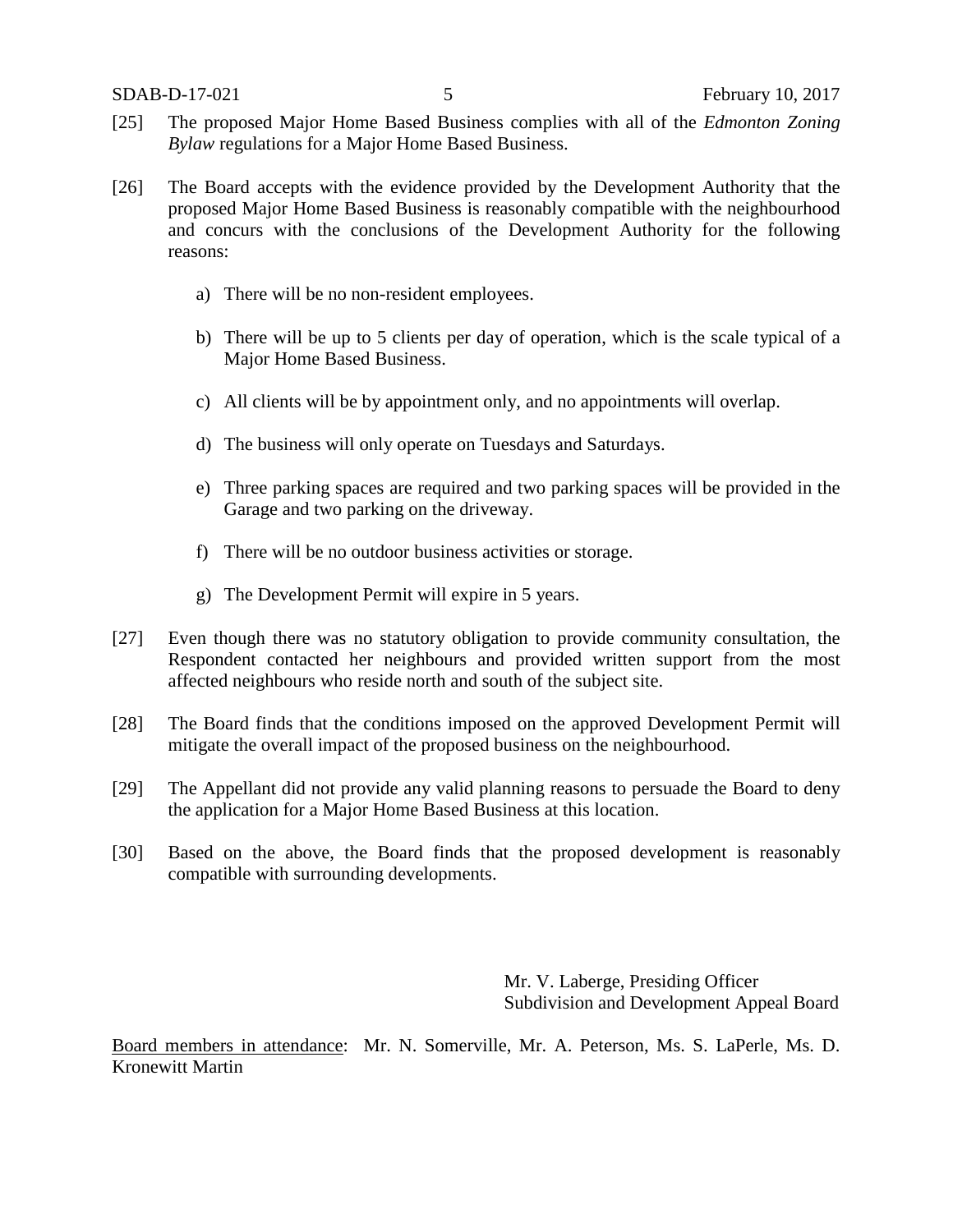## **Important Information for the Applicant/Appellant**

- 1. This is not a Business Licence. A Business Licence must be obtained separately from the Sustainable Development Department, located on the  $5<sup>th</sup>$  Floor, 10250 – 101 Street NW, Edmonton.
- 2. Obtaining a Development Permit does not relieve you from complying with:
	- a) the requirements of the *Edmonton Zoning Bylaw*, insofar as those requirements have not been relaxed or varied by a decision of the Subdivision and Development Appeal Board,
	- b) the requirements of the *Alberta Safety Codes Act*,
	- c) the *Alberta Regulation 204/207 – Safety Codes Act – Permit Regulation*,
	- d) the requirements of any other appropriate federal, provincial or municipal legislation,
	- e) the conditions of any caveat, covenant, easement or other instrument affecting a building or land.
- 3. When an application for a Development Permit has been approved by the Subdivision and Development Appeal Board, it shall not be valid unless and until any conditions of approval, save those of a continuing nature, have been fulfilled.
- 4. A Development Permit will expire in accordance to the provisions of section 22 of the *Edmonton Zoning Bylaw, Bylaw 12800*, as amended.
- 5. This decision may be appealed to the Alberta Court of Appeal on a question of law or jurisdiction under section 688 of the *Municipal Government Act*, RSA 2000, c M-26. If the Subdivision and Development Appeal Board is served with notice of an application for leave to appeal its decision, such notice shall operate to suspend the Development Permit.
- 6. When a decision on a Development Permit application has been rendered by the Subdivision and Development Appeal Board, the enforcement of that decision is carried out by the Sustainable Development Department, located on the 5th Floor, 10250 – 101 Street NW, Edmonton.

*NOTE: The City of Edmonton does not conduct independent environmental checks of land within the City. If you are concerned about the stability of this property for any purpose, you should conduct your own tests and reviews. The City of Edmonton, when issuing a development permit, makes no representations and offers no warranties as to the suitability of the property for any purpose or as to the presence or absence of any environmental contaminants on the property.*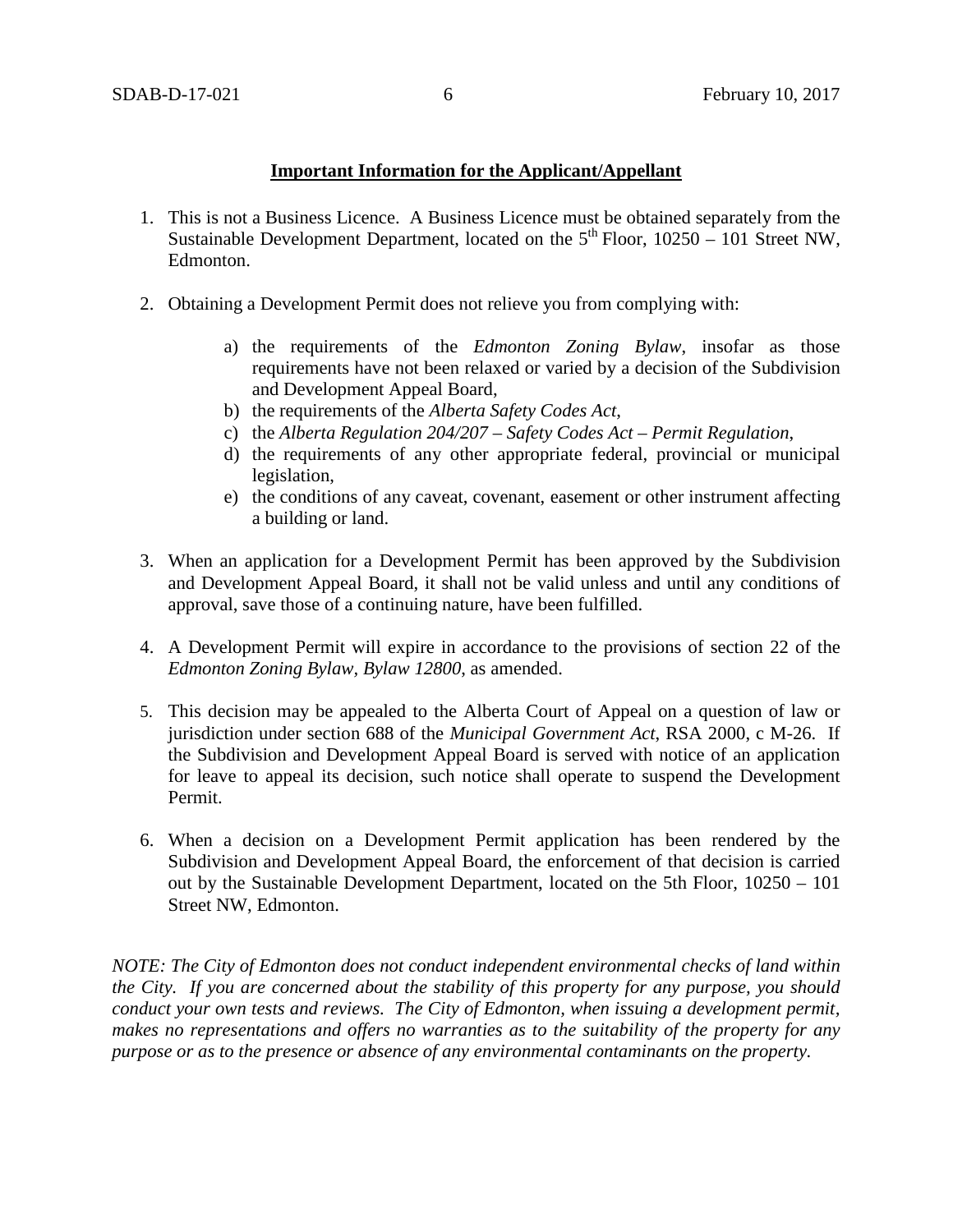

Date: February 10, 2017 Project Number: 230469969-001 File Number: SDAB-D-17-022

# **Notice of Decision**

[1] On January 26, 2017, the Subdivision and Development Appeal Board ("the Board") heard an appeal that was filed on **November 23, 2016**. The appeal concerned the decision of the Development Authority, issued on November 18, 2016, to refuse the following development:

> **To install one (1) Freestanding Minor Digital Off-premises Sign (14.6 metres by 4.3 metres Digital panel facing South, and Static panel facing North); and to remove an existing Freestanding Off-premises Sign on 2920-101 Street, existing Freestanding Off-premises Signs on 2303 Gateway Boulevard NW, and existing Freestanding Off-premises Sign on 2950 Calgary Trail NW as shown on plans submitted. (PATTISON - KBR CANADA LTD.)**

- [2] The subject property is on Plan 0923583 Blk 2 Lot 3B, located at 2920 101 Street NW, within the (IM) Medium Industrial Zone.
- [3] The following documents were received prior to the hearing and form part of the record:
	- A copy of the Development Permit application with attachments, proposed plans, and the refused Development Permit;
	- The Development Officer's written submission;
	- A Transportation Services response submitted by the Development Officer; and
	- The Appellant's written submission.
- [4] The following exhibit was presented during the hearing and forms part of the record:
	- Exhibit  $A A$  Google map of the surrounding area.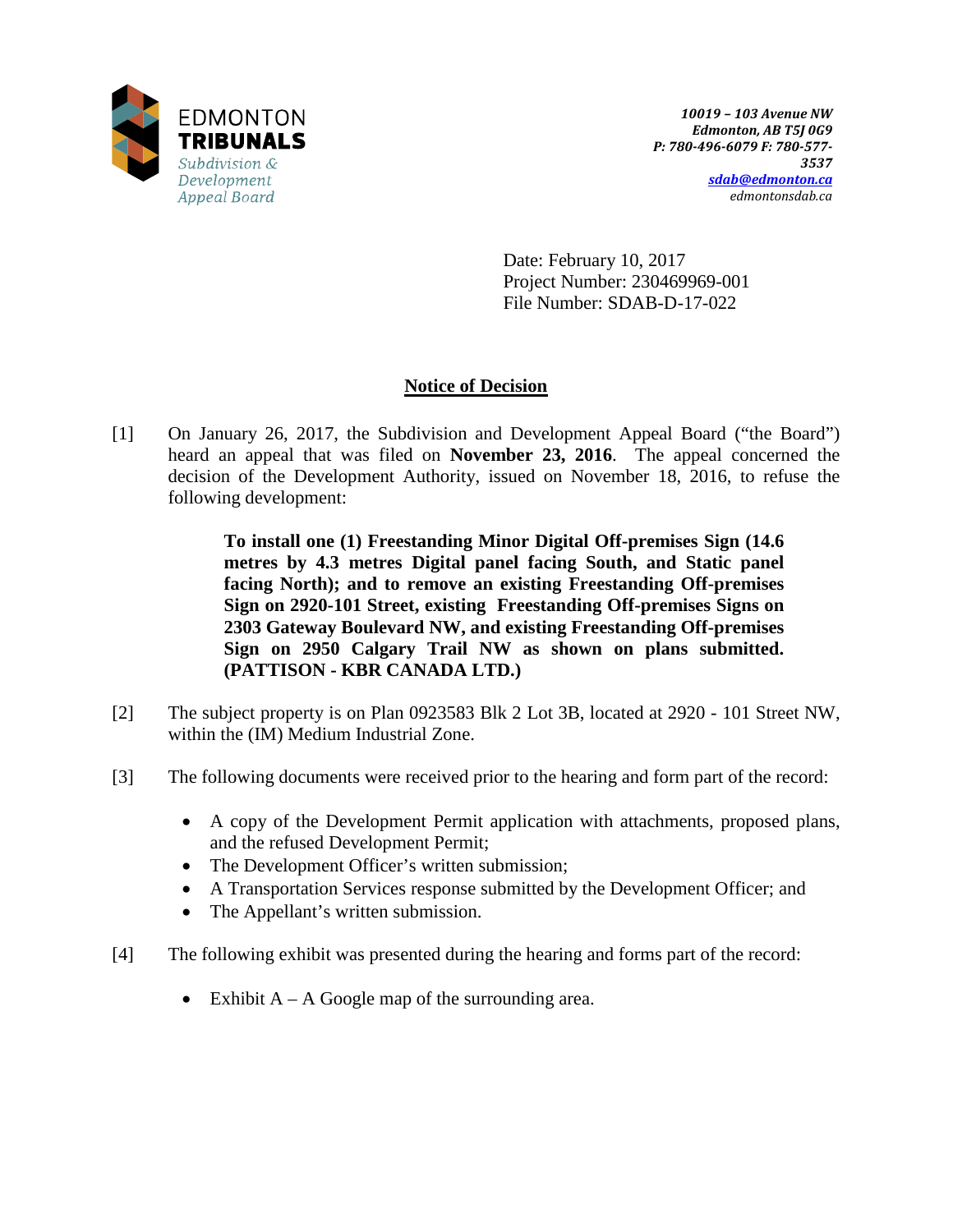## **Preliminary Matters**

- [5] At the outset of the appeal hearing, the Presiding Officer confirmed with the parties in attendance that there was no opposition to the composition of the panel.
- [6] The Presiding Officer outlined how the hearing would be conducted, including the order of appearance of parties, and no opposition was noted.
- [7] The appeal was filed on time, in accordance with section 686 of the Municipal Government Act, R.S.A 2000, c. M-26.

### **Summary of Hearing**

- *i) Position of the Appellant, Mr. J. Murphy, Ogilvie LLP:*
- [8] This Development Permit application is to replace one existing Billboard Sign of the same size with a new Digital Sign on the north end of the subject Site. The proposed Sign is Digital on one side and a paper copy on the other side. In addition, three existing Billboard Signs in close proximity to this Site will be removed before the proposed new Sign is installed.
- [9] Minor Digital Off-premises Signs are a Discretionary Use in the IM Medium Industrial Zone and must comply with the regulations found in Schedule 59G of the *Edmonton Zoning Bylaw*.
- [10] The proposed Freestanding Minor Digital Off-premises Sign does not require any variances and meets all of the requirements of the Sign Schedule and the IM Medium Industrial Zone.
- [11] The subject Site is located in an industrial manufacturing and refining area.
- [12] The Development Officer's first reason for refusal stated that the proposed Sign is contrary to section 3.4.b.ii of the Calgary Trail Land Use Study ("the *Study*").
- [13] Section 3.4, *General Urban Design Policies* of the *Study* encourages, among other things, improvements to Signage.
- [14] The proposed development will improve Signage in the area by replacing four old Billboard Signs with a new Digital Sign.
- [15] Mr. Murphy referenced section 3.4.b.ii of the *Study*, which states that:

Greater attention shall be given to improving the location, siting, Signage comprehendibility and design of signage in the corridor by discouraging the use of portable signs and freestanding billboards.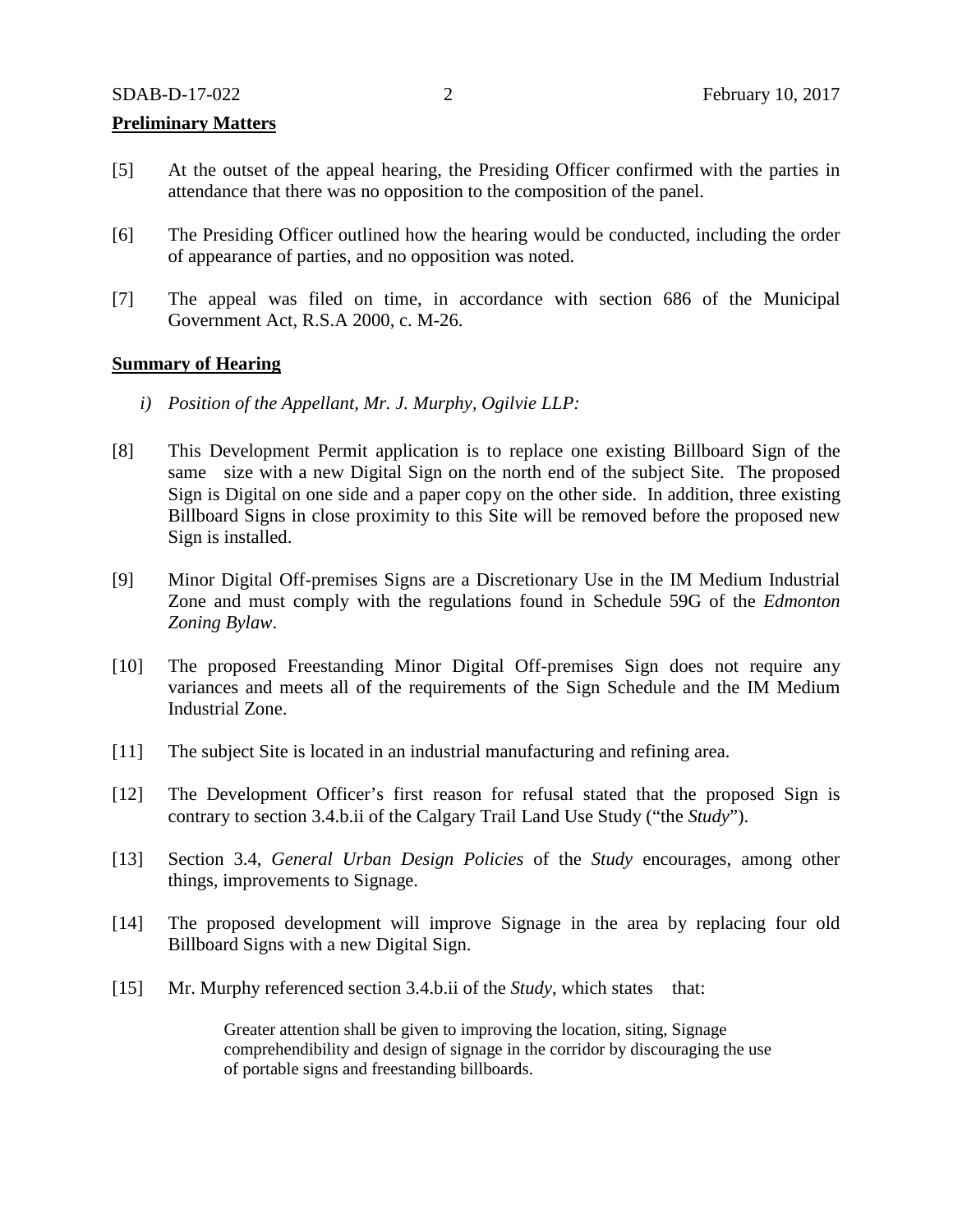In his view, the Development Officer used this section out of context in this case.

- [16] This is an industrial area and the *Study* allows Industrial Uses along Calgary Trail.
- [17] The *Study* is not a Statutory Plan pursuant to the *Municipal Government Act*. Therefore, the Board is not bound by the *Study*. It was his opinion that the *Study* contains competing goals and that the Development Officer improperly relied upon it to refuse this application.
- [18] Two previous decisions of the Board were referenced to outline the reasons for approving two similar Sign applications in this area. One of the reasons was that the *Study* is not a Statutory Plan and the other decision addressed the issue of mixed goals contained in the *Study*.
- [19] An aerial photograph was referenced to illustrate the location of the existing Signs that will be removed. The proposed new Sign will move from the south end of the subject Site to the north end.
- [20] Photographs were used to provide a description of the Signs to be removed and the proposed new location.
- [21] Mr. Murphy addressed the second reason for refusal and in his view; the proposed Sign does not dominate this Site because the Lot is more than 4 acres in size and is located in an industrial area. The proposed Sign is the same size and shape as the existing Sign that will be replaced.
- [22] An aerial photograph of the subject Site was referenced to illustrate that the existing Sign, located in the southeast corner of the subject Site, is not out of scale for this Site or the industrial area.
- [23] An aerial photograph was referenced to illustrate that the proposed Sign will be separated by two lanes of roadway, a grass boulevard and the railway line. In his view, there will not be a distraction to drivers and the proposed Sign will not adversely impact the built environment.
- [24] He referenced section 59.2 of the *Edmonton Zoning Bylaw* and indicated that this section requires the Development Officer and Transportation Services to be satisfied that a Sign will not obscure a driver decision point.
- [25] He referenced an e-mail dated October 31, 2016 from Transportation Services to the Development Officer stating that they had no objections to the location of the proposed Minor Digital Off-premises Sign.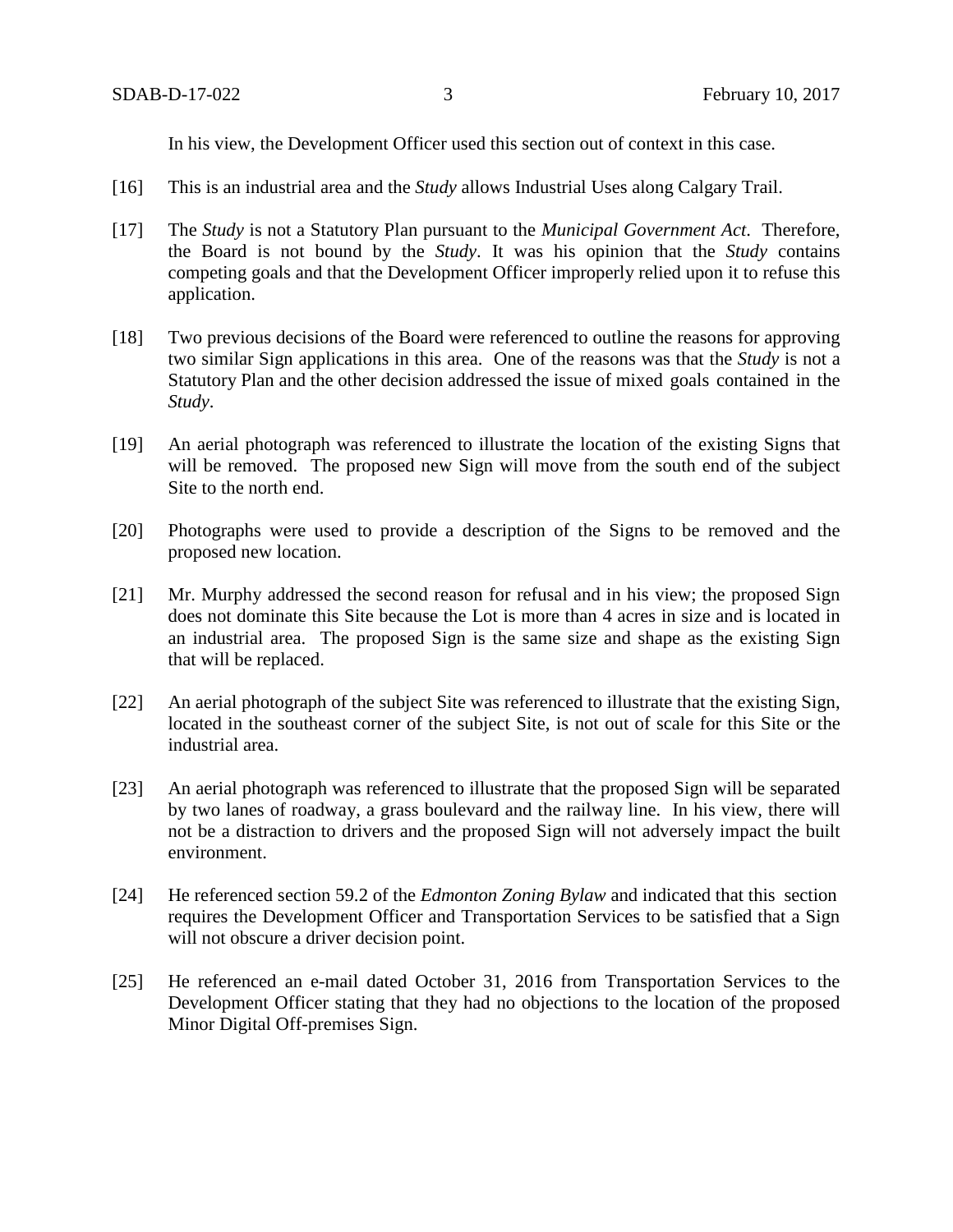[26] He referenced section 59.2(6) that states:

For all Sign Applications, the Development Officer shall have regard for the scale and architectural character of the building and the land use characteristics of surrounding development. The Development Officer shall refuse any Sign Application that may adversely impact the amenities or character of the Zone.

[27] He referenced section 59.2(7) that states:

[...] Development Officer shall review the application in context with the surrounding development, such as (but not limited to): the architectural theme of the area; any historic designations; the requirements of any Statutory Plan; any streetscape improvements; proximity to residential development; driver decision points; and traffic conflict points. The Development Officer may require application revisions to mitigate the impact of a proposed Sign, and may refuse a permit that adversely impacts the built environment.

- [28] He indicated that this Site is located in the IM Medium Industrial Zone, there are no Statutory Plans that apply and Transportation Services has not identified any traffic conflict points.
- [29] Section 59.2(7) also allows the Development Officer to request application revisions to mitigate any impacts of a proposed Sign and a request was not made in this case.
- [30] He reiterated his opinion that replacing old Signs with a new Sign is in keeping with the *Study*.
- [31] Mr. Murphy provided the following responses to questions:
	- a) The Development Permits for the four existing Signs have lapsed and they will all be removed.
	- b) If the proposed Sign is approved, the four existing Signs will be removed before the new Sign is installed. He would be agreeable to a condition being imposed on the approval.
	- c) The proposed Sign is automatically controlled to react to ambient light conditions.
	- d) Transportation Services can require an owner to shut down a Digital Sign if it does not adhere to the ambient light regulations.
	- e) The proposed Sign is Digital on one side and a vinyl poster board on the other side.
	- f) The sign is being relocated to the north end of the Site at the landlord's request and as a result it will be located farther away from a driver decision point. It was his estimation that the Sign will be located approximately 150 metres from a driver decision point.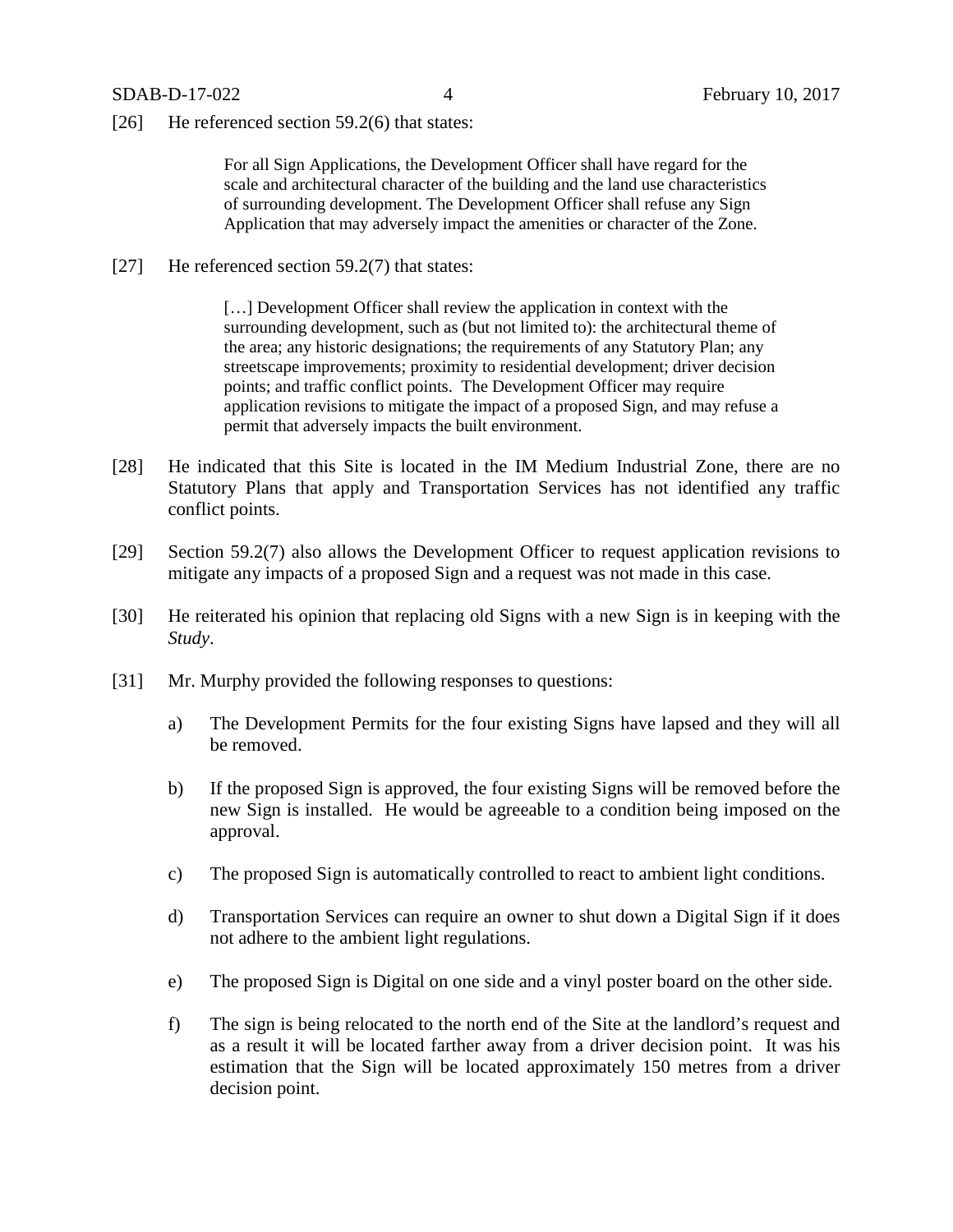- g) If the Development Officer disagrees with the opinion of Transportation Services regarding the location of the proposed Sign then an adjournment will be requested in order to obtain an independent Traffic Study.
- h) The three conditions recommended by the Development Officer are acceptable.

## *ii) Position of the Development Authority, Ms. B. Noorman and Mr. H. Luke*

- [32] Mr. Luke acknowledged that there are fundamental differences in the interpretation of section 3.4 of the *Study*. In his opinion, the intent of this section is to ensure that improvements are made to the main corridor and entry way into the City. The *Study* is relied on in the absence of prohibiting Off-premises Signs in this corridor.
- [33] Section 3.4.b.ii supports the cleanup of old Billboard Signs and is meant to encourage Business Identification Signs.
- [34] In his opinion, the proposed Sign is extremely large and an aerial photograph does not illustrate the impact of the size of the Sign on passing motorists. Display on a Digital Sign changes every 6 seconds and can distract motorists.
- [35] The size of the proposed Sign dominates the Site and the scale of the Sign will dominate the view of motorists as they travel north on Gateway Boulevard.
- [36] The Applicant was not given an opportunity to revise the application based on past experiences with other Development Permit applications.
- [37] Sustainable Development does not disagree with the findings of Transportation Services. The application was reviewed using different parameters. It was their opinion that a Digital Sign of this size will capture the attention of motorists merging off 23 Avenue onto Gateway Boulevard which could cause some distraction.
- [38] The Development Officer has to review an application based on the regulations contained in the *Edmonton Zoning Bylaw* and other Statutory Plans. Although the *Study* is not a Statutory Plan under the *Municipal Government Act* it was still adopted by resolution of City Council and is used when reviewing this development application.
- [39] Mr. Luke and Ms. Noorman provided the following responses to questions:
	- a) Even though the *Study* is not a Statutory Plan it should be considered by the Board.
	- b) The proposed Sign does not require any variance to the development regulations but it is a Discretionary Use in the IM Zone.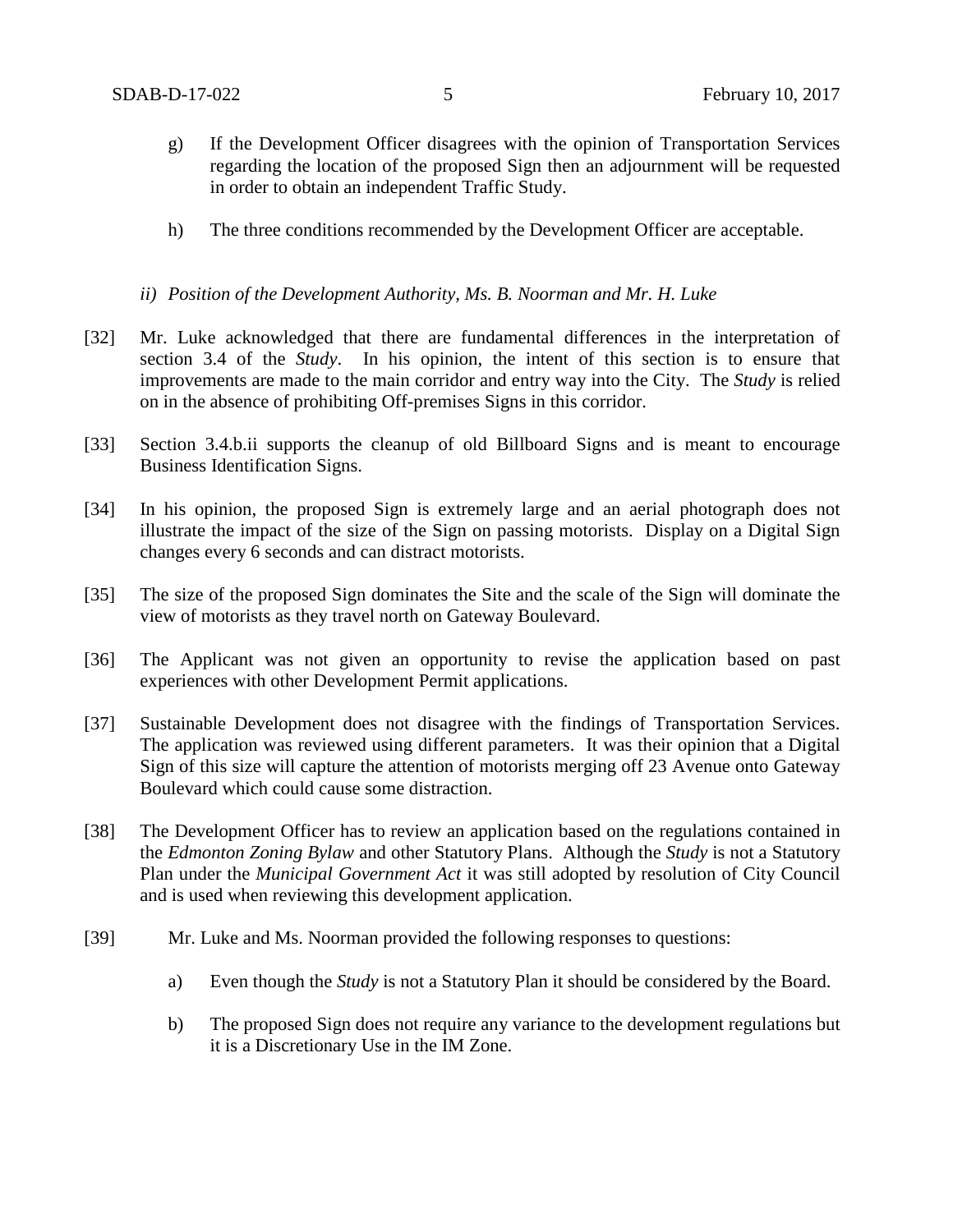- c) The proposed Sign is not compatible with the built environment because even though it is located on an industrial site, the Site is located on a major corridor into the City. The size of the proposed Sign does not compliment the Gateway Corridor or the buildings on Site.
- d) It was acknowledged that the proposed Sign complies with the maximum allowable size for a Freestanding Minor Digital Off-premises Sign.
- e) Relocating the Sign further north will have more of an impact on driver distraction.
- f) In their estimation, the merge lanes are located approximately 130 metres north of the subject Site.
- g) A Sign of this size would be more appropriately located on a Freeway.
- h) The intent of the *Study* is to cleanup old Signage and encourage Business Identification Signs.
- i) The *Study* is an old document that was initiated in the 1960s and does need to be amended.
- j) An On-premises Sign for the business would probably be viewed differently.

## *vi) Rebuttal of the Appellant*

- [40] The 23 Avenue off ramp conjoins with Gateway Boulevard north bound but is not a merge where a driver decision point would occur.
- [41] A Google aerial map of the Site was shown ("Exhibit A") to demonstrate the merge point of Gateway Boulevard. Mr. Murphy indicated that illustration showed that the proposed Sign will be located north of the merge point.
- [42] He indicated that steps can be taken by the City of Edmonton to prohibit Signs along Gateway Boulevard if that is the wish of City Council.
- [43] He reiterated that the proposed Sign is smaller than the maximum allowed under the *Edmonton Zoning Bylaw*, the proposed Sign is not located at a driver decision point and it is not excessive in scale in relation to the subject Site.
- [44] There has to be a solid land use planning reason to refuse an application for a Discretionary Use that complies with all of the requirements of the *Edmonton Zoning*  Bylaw and in this case no solid planning reasons were identified.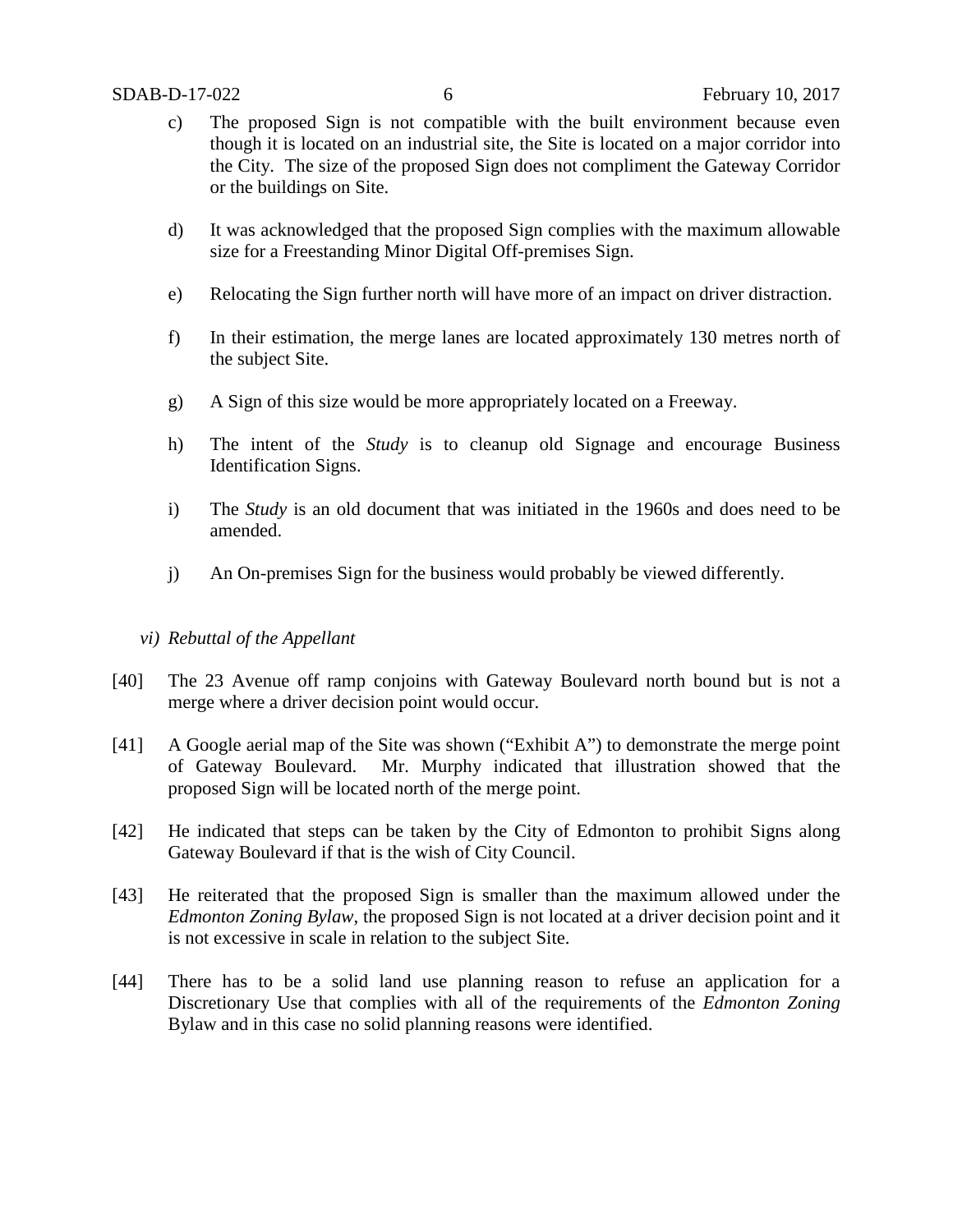### **Decision**

- [45] That the appeal is **ALLOWED** and the decision of the Development Authority **REVOKED**. The development is **GRANTED** as applied for to the Development Authority, subject to the following **CONDITIONS**:
	- 1. All of the existing Signs identified by the Applicant in the plans submitted, located on 2920 – 101 Street NW, 2303 Gateway Boulevard NW, and 2950 – Calgary Trail NW must be removed prior to the installation of the proposed Sign.
	- 2. The Development Permit will expire in 5 years from the date of approval (February 10, 2022).
	- 3. Should at any time, Transportation Planning and Engineering determine that the sign face contributes to safety concerns, the owner/applicant must immediately address the safety concerns identified by removing the sign, de-energizing the sign, changing the message conveyed on the sign, and or address the concern in another manner acceptable to Transportation Planning and Engineering.
	- 4. The owner/applicant must provide a written statement of the actions taken to mitigate concerns identified by Transportation Planning and Engineering within 30 days of the notification of the safety concern. Failure to provide corrective action will result in the requirement to immediately remove or de-energize the sign;
	- 5. The proposed Sign shall be constructed entirely within private property. No portion of the sign shall encroach over/into road right-of-way.

### **Reasons for Decision**

- [46] A (Freestanding) Minor Digital Off-premises Sign is a Discretionary Use in the (IM) Medium Industrial Zone.
- [47] The proposed development meets all of the development regulations for Signs under *Edmonton Zoning Bylaw*. The sole issue before the Board was whether or not the proposed Discretionary aspect of the proposed Sign is reasonably compatible with the area.
- [48] The Board finds that the proposed Freestanding Minor Digital Off-premises Sign is reasonably compatible with the neighbourhood based on the following:
	- a. The first reason of refusal deals with the interpretation of the Calgary Trail Land Use Study ("the *Study")* that was adopted by a City Council resolution on September 11, 1984. Specifically, section 3.4.b.ii of the *Study* states that: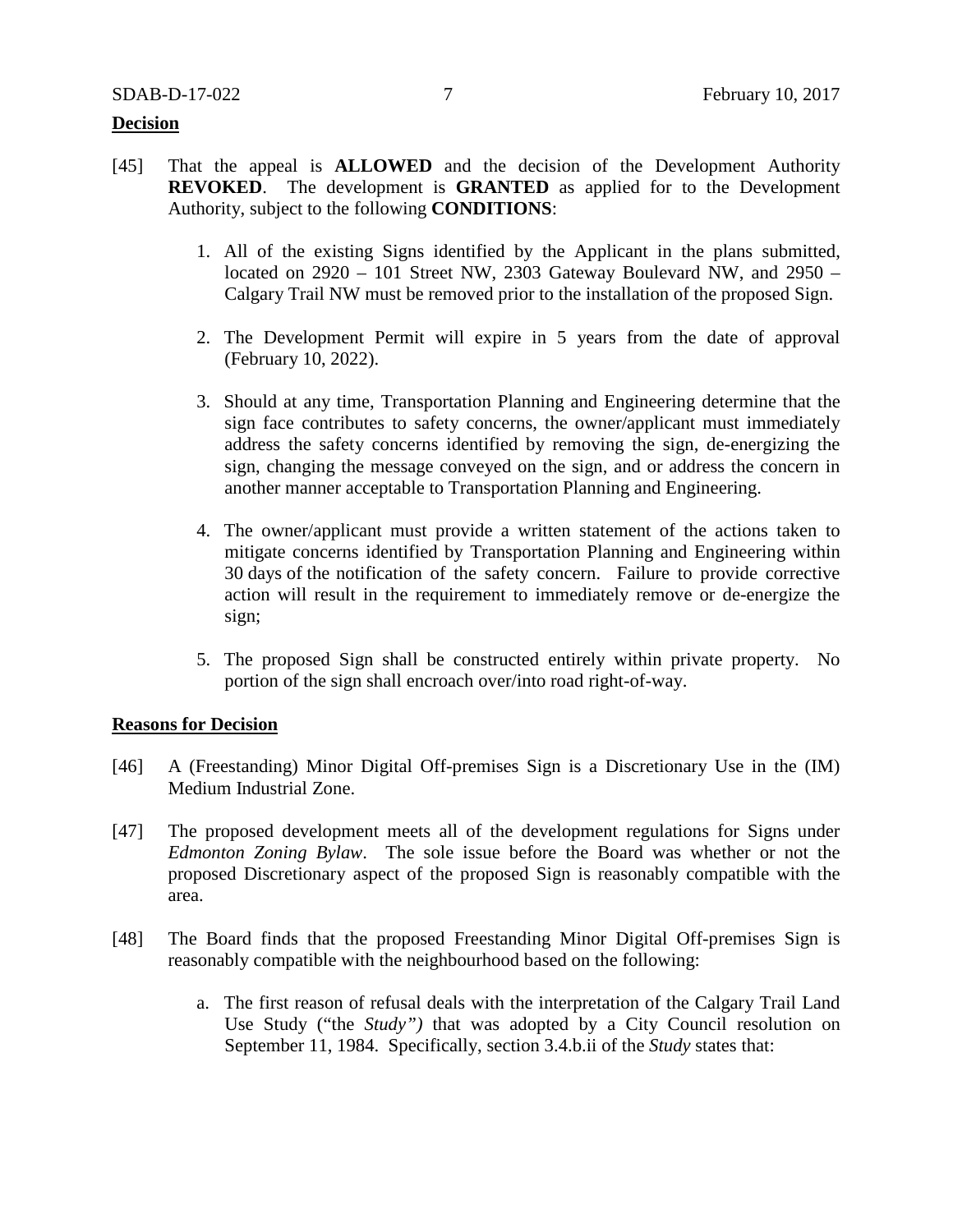Greater attention shall be given to improving the location, siting, Signage comprehendibility and design of signage in the corridor by discouraging the use of portable signs and freestanding billboards.

However, the Board notes that the *Study* is not a Statutory Plan within the definition of the *Municipal Government Act* and therefore it is not binding on the Board. The Board has determined that some of the policies of the *Study* are conflicting and that some of the policies contained in the *Study* support the proposed development, specifically the removal of four old existing Freestanding Off-premises Signs and upgrades an old existing Sign.

b. Section 59.2(6) of the *Edmonton Zoning Bylaw* states that:

For all Sign Applications, the Development Officer shall have regard for the scale and architectural character of the building and the land use characteristics of surrounding development. The Development Officer shall refuse any Sign Application that may adversely impact the amenities or character of the Zone.

While the *Study* is not a Statutory Plan, the Board sees no reference to the conclusion reached by the Development Authority that Signs meant Business Identification Signs.

The Board finds that the proposed Sign will not impact the amenities or character of the Zone because the Site is in excess of 4 acres in size, it is located in an Industrial Zone on the east side of a railway right-of-way, and there is no residential development located in close proximity to the subject Site. The Board finds that the proposed Freestanding Off-premises Minor Digital Sign is consistent with an industrial location.

c. Section 59.2(7) of the *Edmonton Zoning Bylaw* states:

[...] the Development Officer shall review the application in context with the surrounding development, such as (but not limited to): the architectural theme of the area; any historic designations; the requirements of any Statutory Plan; any streetscape improvements; proximity to residential development; driver decision points; and traffic conflict points. The Development Officer may require application revisions to mitigate the impact of a proposed Sign, and may refuse a permit that adversely impacts the built environment.

After reviewing a Google aerial map of the Site, the Board finds that the merge point on Gateway Boulevard is located north of the proposed location of the proposed Sign and is therefore not a driver decision point that would be affected by the proposed development. The Board further notes that Transportation Services had no objection to the proposed location of the Sign. Therefore, the Board finds that the proposed Sign will not be a distraction to drivers and will not adversely impact the built environment.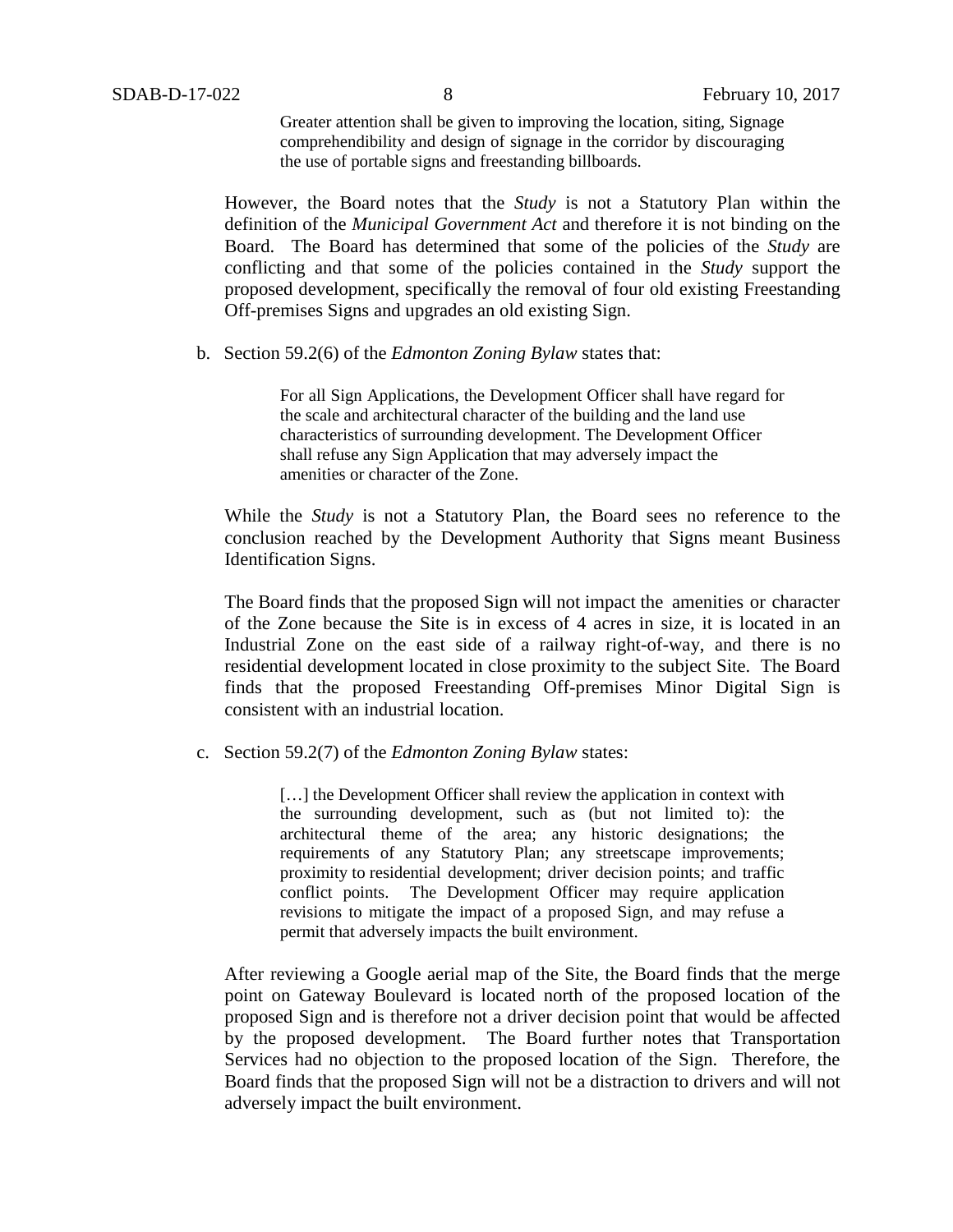- [49] The Board notes that if City Council wanted to eliminate Freestanding Digital Signs along the Calgary Trail corridor, they could have done so as they did in the civic centre area and other areas by prohibiting Minor Digital On-premises Off-premises Signs and Minor Digital Off-premises Signs, under Schedule 59F.3(6)(a) of the *Edmonton Zoning Bylaw*.
- [50] There were no letters of objection and no one attended the hearing in opposition to the proposed development.
- [51] The Board finds that the proposed development is in complete compliance with the *Edmonton Zoning Bylaw* and is not at odds with any Statutory Plan as defined within the *Municipal Government Act*. As a result, and given the Board's finding that the proposed development does not constitute a Use that is incompatible with the neighbouring land Uses, the appeal is allowed and the development is granted.

Mr. V. Laberge, Presiding Officer Subdivision and Development Appeal Board

Board members in attendance: Mr. N. Somerville, Mr. A. Peterson, Ms. S. LaPerle, Ms. D. Kronewitt Martin